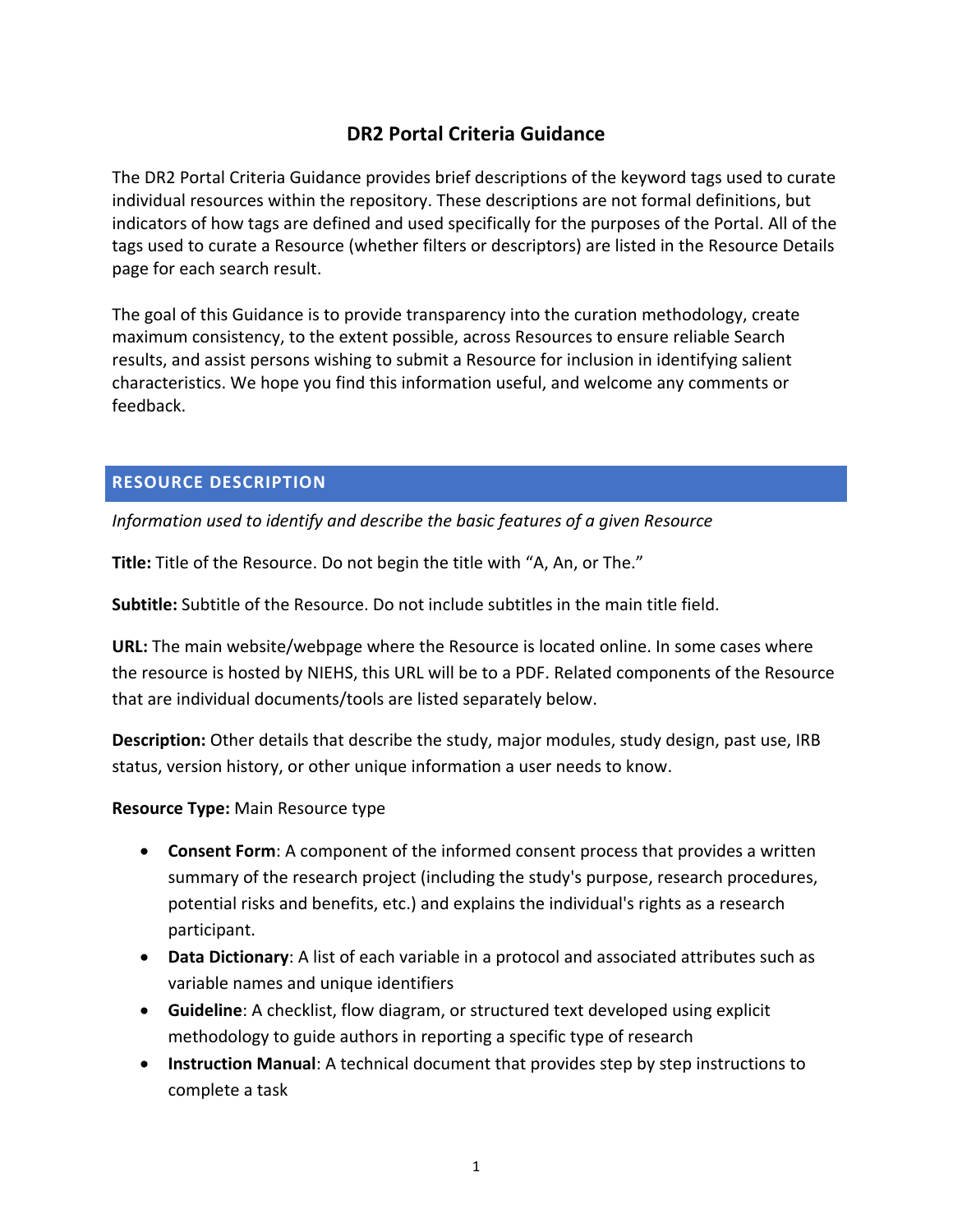- **Research Protocol** [Includes study design]: A document that describes the background, rationale, objectives, design, methodology, statistical considerations, and organization of a clinical research project
- **Sample Collection Form**: A procedural guide to the collection of environmental samples or human specimens
- **Survey/Questionnaire**: A list of questions pertaining to an event or experience, administered to collect information from the study sample or participant
- **Toolkit**: A compendium of resources used together to expedite a process
- **Video**: A digital recording, reproduction, or broadcast of visual images
- **Other** (Write In)

 documents/tools, [e.g., a toolkit may contain multiple types of Resources] **Related Resources:** Related components of the main Resource that are individual

- **Consent Form**: A component of the informed consent process that provides a written summary of the research project (including the study's purpose, research procedures, potential risks and benefits, etc.) and explains the individual's rights as a research participant. ([Genome.gov\)](https://Genome.gov)
- **Data Dictionary**: A list of each variable in a protocol and associated attributes such as variable names and unique identifiers
- **Dataset**: Collection of related sets of information that is composed of separate elements but can be manipulated as a unit; should be public/open access
- **Documentation**: Websites that aggregate multiple Related Resources [See e.g., [https://hrs.isr.umich.edu/documentation\]](https://hrs.isr.umich.edu/documentation) and/or additional information that does not fit within another of the Related Resource types
- **Guideline**: A checklist, flow diagram, or structured text developed using explicit methodology to guide authors in reporting a specific type of research
- **Instruction Manual**: A technical document that provides step by step instructions to complete a task
- **Research Protocol** [Includes study design]: A document that describes the background, rationale, objectives, design, methodology, statistical considerations, and organization of a clinical research project
- **Sample Collection Form**: A procedural guide to the collection of environmental samples or human specimens
- **Survey/Questionnaire**: A list of questions pertaining to an event or experience, administered to collect information from the study sample or participant
- **Toolkit**: A compendium of resources used together to expedite a process
- **Video**: A digital recording, reproduction, or broadcast of visual images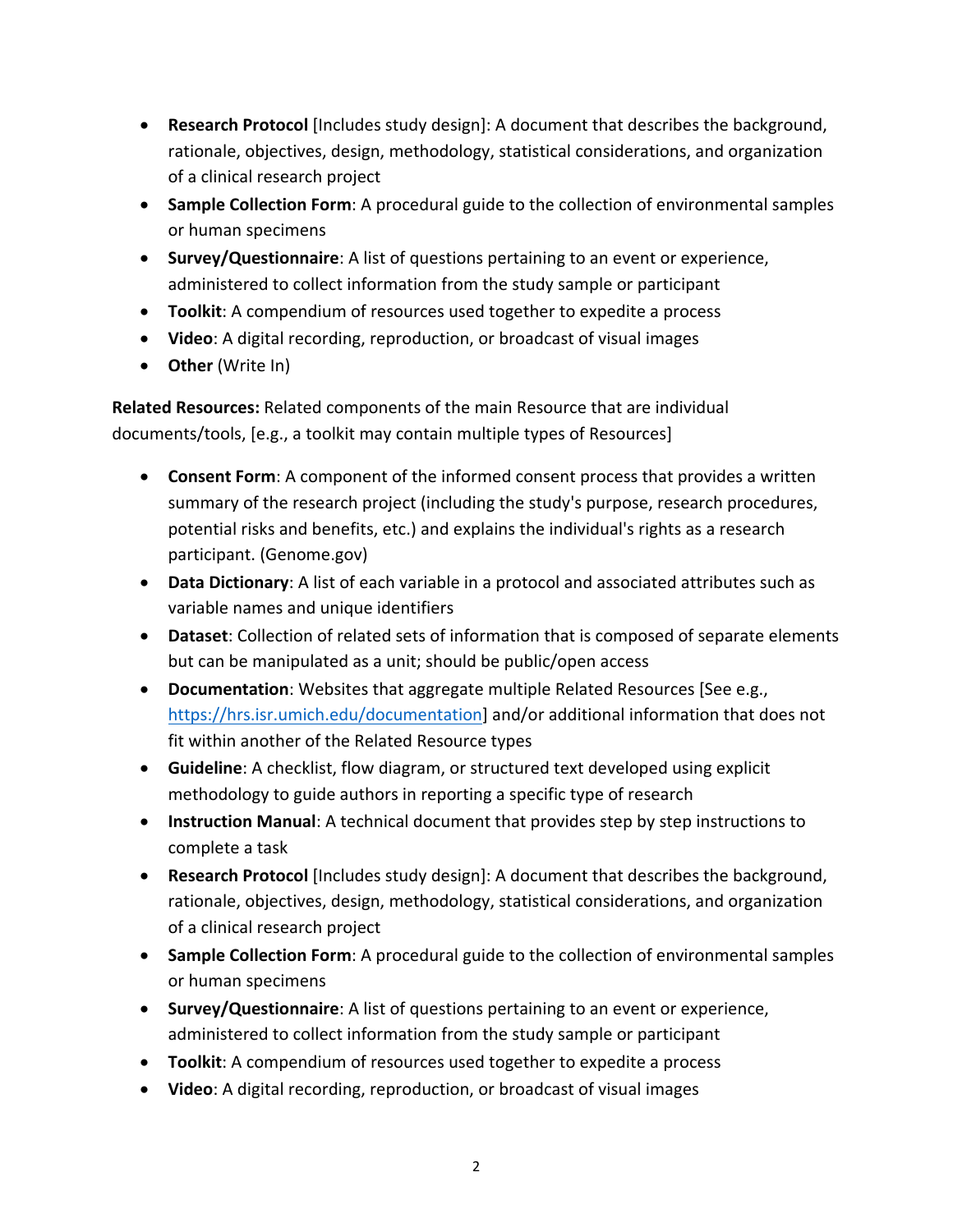• **Other** (write in)

**Source:** The name of the Institution that created/sponsored the creation of the Resource

- **Name**
- **URL**

**Funding Source:** Source(s) of funding or in-kind support for the Resource

- **Academic Institution**
- **International Agency or Organization**
- **National Institutes of Health**
- **Other U.S. Federal Agency**
- **Other (foundation, nongovernmental institution)**

**Contact:** Individual, office, or group (typically Individual) associated with the Resource as the Contact for questions pertaining to its content or use.

- **Name**
- **Email or URL**: If both are available, only one will display.

**Availability:** Information pertaining to use and permissions.

- **Proprietary, Fee/Purchase Required**
- **Proprietary, No Cost/Training Required**
- **Publicly Available, No Cost**
- **Use with Permission, No Cost/Request Required**

**Common Data Elements (CDEs):** Standardized key terms or concepts that enable investigators to systematically collect, analyze, and share data across the research community; typically organized in topical sets

**Content Adapted From** [e.g., Other survey instruments, documents, applications, etc.]

**Date Resource Published:** Date the Resource was originally published online/made available

**Date Record Updated:** Date that is automatically generated from the DR2 Portal database when a Resource is added or changed

## **RESOURCE USE**

*Information relevant to the intended use and administration of the Resource*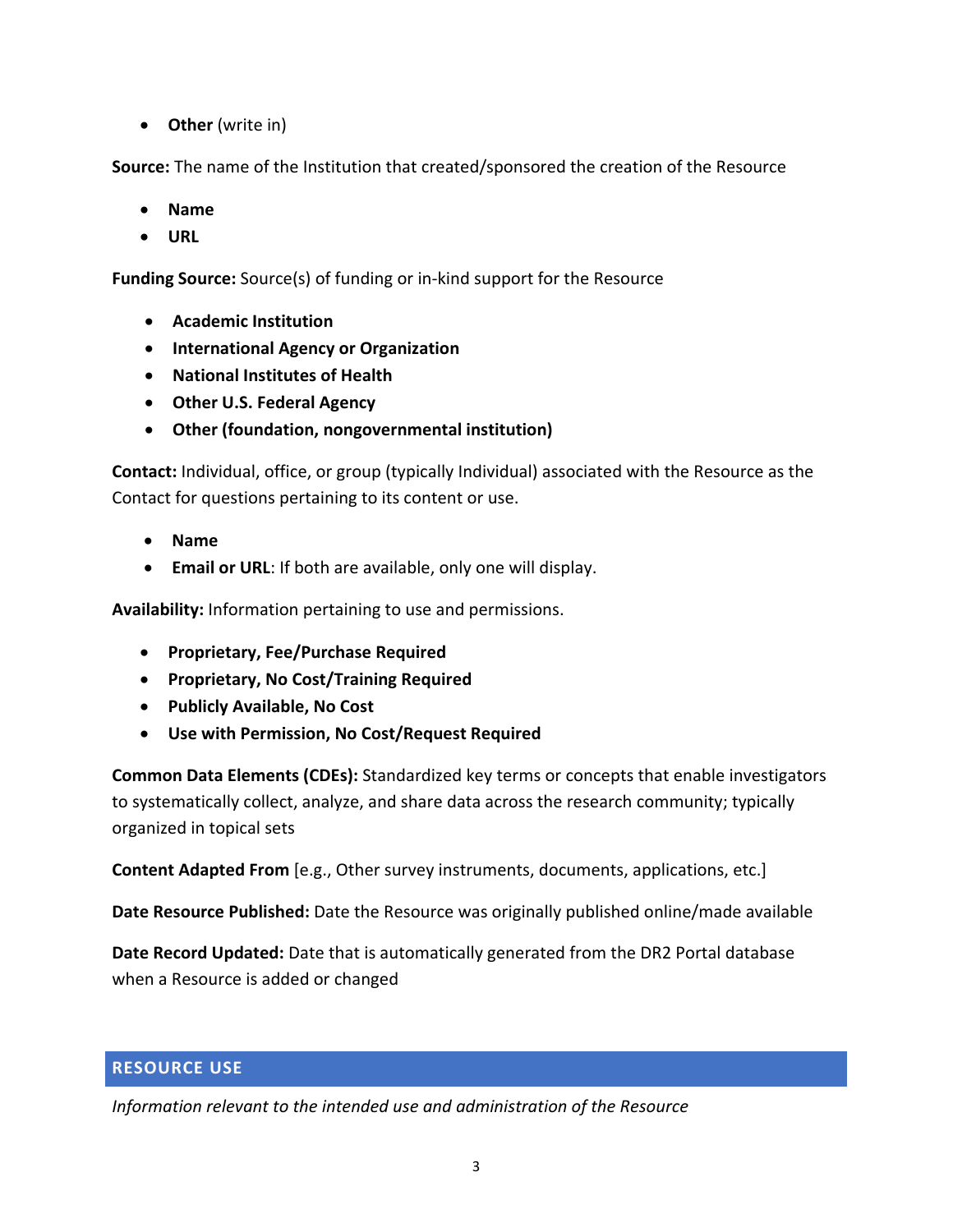## **Administered By**

 Information on types of persons who are appropriate to administer the Resource *to* study participants (*not* the study participant, except in the case of Self-Administered).

- **Medical Professional**: [e.g., physician, physician's assistant, nurse, clinical technician]
- • **Parent/Teacher**: [e.g., parent, teacher, school guidance counselor; does not matter if they require training]
- **Researcher/Professional Interviewer**: [e.g., scientist, researcher, survey designer, research assistant, or other individual who conducts research/science as a student or professional]
- **Self**: Study participant/respondent or their proxy who administers the Resource. Parents who act as proxy are tagged only as Parent/Teacher.
- **Trained Non-Expert**: Individual who is not a researcher by profession but who has been trained to administer the Resource.
- **Untrained Non-Expert**: Individual who is not a researcher/scientist/medical professional who can administer the Resource without prior training

## **Administration Mode (Survey/Questionnaire)** [Multi-select]

- **In-Person Interview**
- **Online/Mobile App: [Includes computer-assisted Interview]**
- **Paper/Written**
- **Phone Interview [Includes computer-assisted Phone Interview]**
- **Other (write in)**

## **Administration Length/Time Complete (minutes)**

- **1-15**
- **16-30**
- **31-60**
- **60+**

 as level of training required, time to administer, etc. Tag options are assigned based on the **Ease of Use in Field/Disaster Setting:** Assignment based on composite of multiple criteria such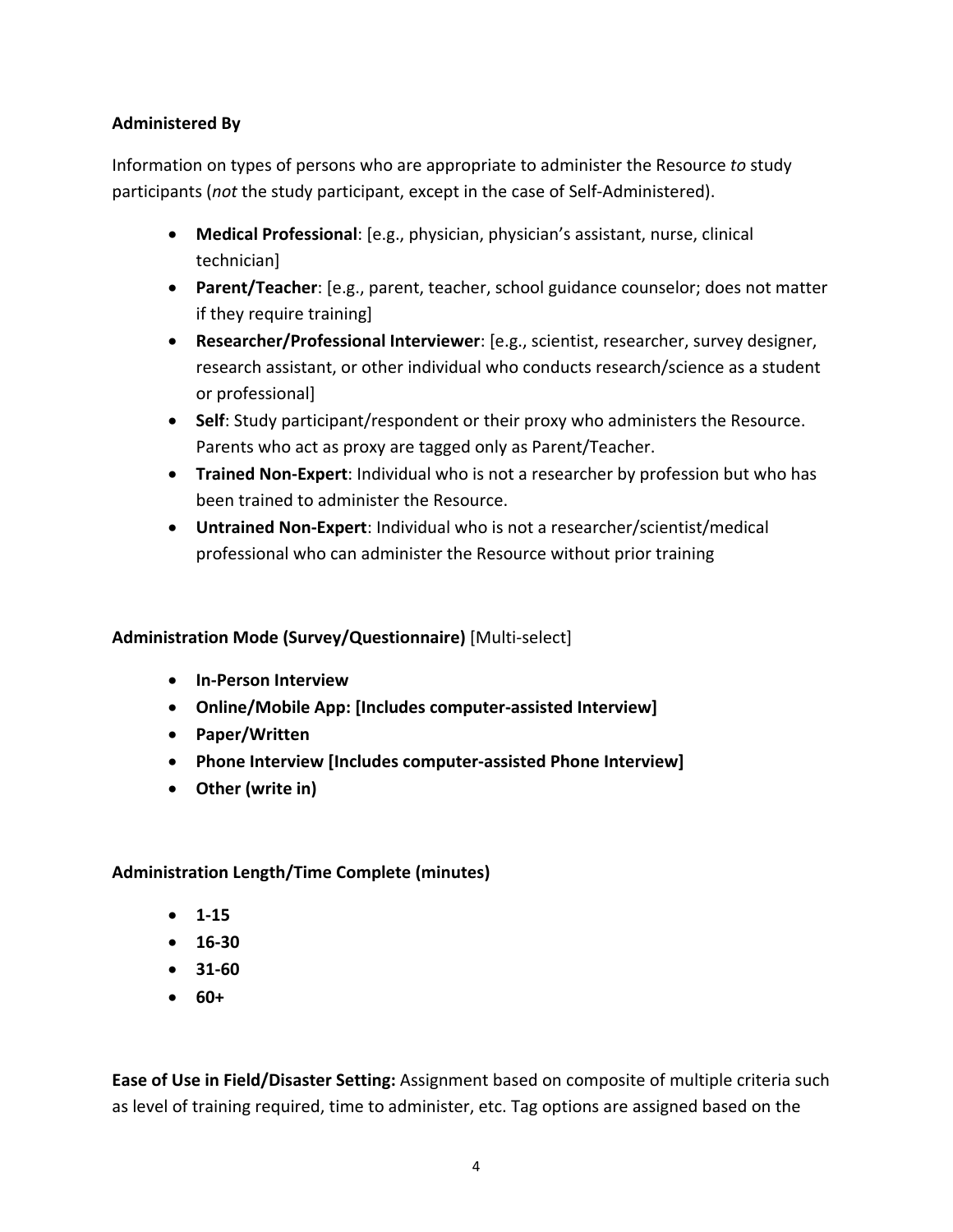table below. For each tag (Easy, Moderate, Difficult), a resource must meet a requirement in at least two of the boxes in the column beneath each tag.

- **Easy**
- **Moderate**
- **Difficult**

| Easy                         | <b>Moderate</b>                    | <b>Difficult</b>                    |
|------------------------------|------------------------------------|-------------------------------------|
| <25 questions and/or         | 25-60 questions and/or             | >61 questions and >30 minutes to    |
| <15 minutes to complete      | 15-25 minutes to complete          | complete                            |
| Self-administered, or        | Self-administered, or              | Requires above-average levels of    |
| Requires no special training | Requires some special training, or | training (often a graduate or       |
| or equipment                 | Easily accessible equipment or     | professional degree)                |
|                              | facility                           |                                     |
| Resource is free and         | Requires owner's permission, or    | Requires purchase, or               |
| publicly available           | low to moderate cost               | Not available to general public, or |
|                              |                                    | Requires proof of profession or     |
|                              |                                    | affiliation                         |

 capability. **Electronic Data Capture (EDC)** Filter is applied if the resource has electronic data capture

- o **EpilInfo** [\[https://www.cdc.gov/epiinfo/index.html\]](https://www.cdc.gov/epiinfo/index.html)
- o **GitHub** [\[https://github.com/\]](https://github.com/)
- o **Qualtrics** [\[https://Qualtrics.com\]](https://qualtrics.com/)
- o **RedCap** [\[https://www.project-redcap.org/\]](https://www.project-redcap.org/)
- o **Other** (write in; if more than one, separate using commas)

**Flesch Kincaid Reading Level** This is a score of ease of text readability, where 100 is highest readability.

- **[100.00–90.00](https://100.00�90.00)** (5<sup>th</sup> grade)
- **90.0–80.0** (6th grade)
- **80.0–70.0** (7th grade)
- **70.0–60.0** (8th to 9th grade)
- **60.0–50.0** (10<sup>th</sup> to 12<sup>th</sup> grade)
- **50.0–30.0** (College)
- **30.0–10.0** (College graduate)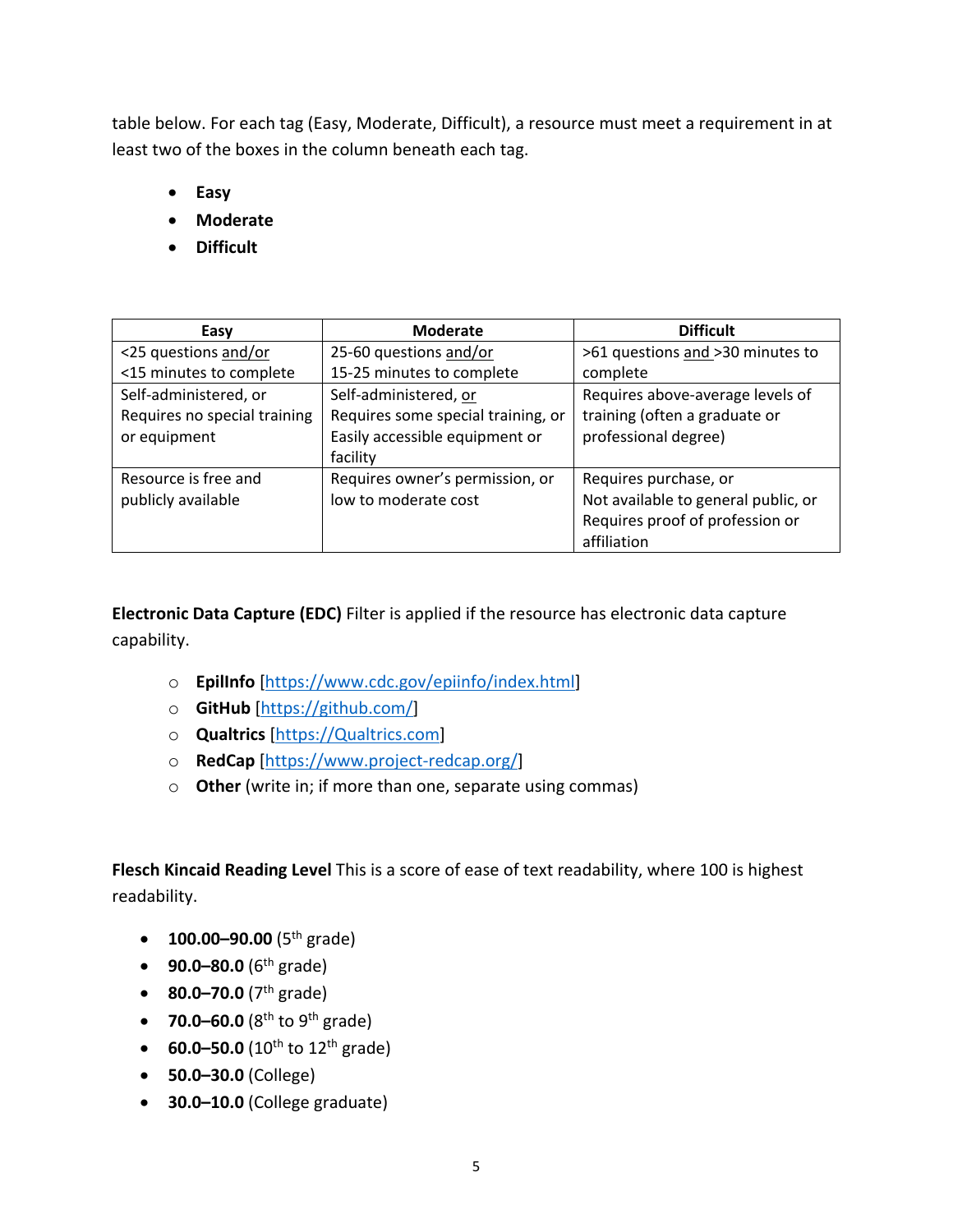• **10.0–0.0** (Professional)

**Language** Languages in which the tool is available.

- **Arabic**
- **Chinese**
- **English**
- **French**
- **Russian**
- **Spanish**
- **Other** (write in; if more than one, separate using commas)

#### **Number of Survey Questions**

- **1-25**
- **26-50**
- **51-74**
- **75-99**
- **100+**

**Research Program Product** [Multi-select]

- research projects [e.g., projects awarded under [PAR-20-243,](https://grants.nih.gov/grants/guide/pa-files/PAR-20-243.html) [PAR-20-237](https://grants.nih.gov/grants/guide/pa-files/PAR-20-237.html) or similar new • **Socio-Behavioral-Economic (SBE)**: Resources developed for use in NIH-funded SBE funding mechanisms]
- **Rapid Acceleration of Diagnostics-Underserved Populations (RADx-UP)**: Resources developed for use in NIH RADx-UP research projects [e.g., awarded under FOA [NOT-OD-](https://grants.nih.gov/grants/guide/notice-files/NOT-OD-20-121.html)[20-121](https://grants.nih.gov/grants/guide/notice-files/NOT-OD-20-121.html) [RFA-OD-20-013](https://grants.nih.gov/grants/guide/rfa-files/RFA-OD-20-013.html) [OT-OD-20-119](https://grants.nih.gov/grants/guide/notice-files/NOT-OD-20-119.html) [NOT-OD-20-120,](https://grants.nih.gov/grants/guide/notice-files/NOT-OD-20-120.html) or other RADx-UP funding mechanisms]
- **N/A**
- **Other**

## **RESOURCE/RESEARCH FOCUS**

 *outcomes, or other issues of applicability of the Resource Information related to the population of interest, research focus area, special interest, or*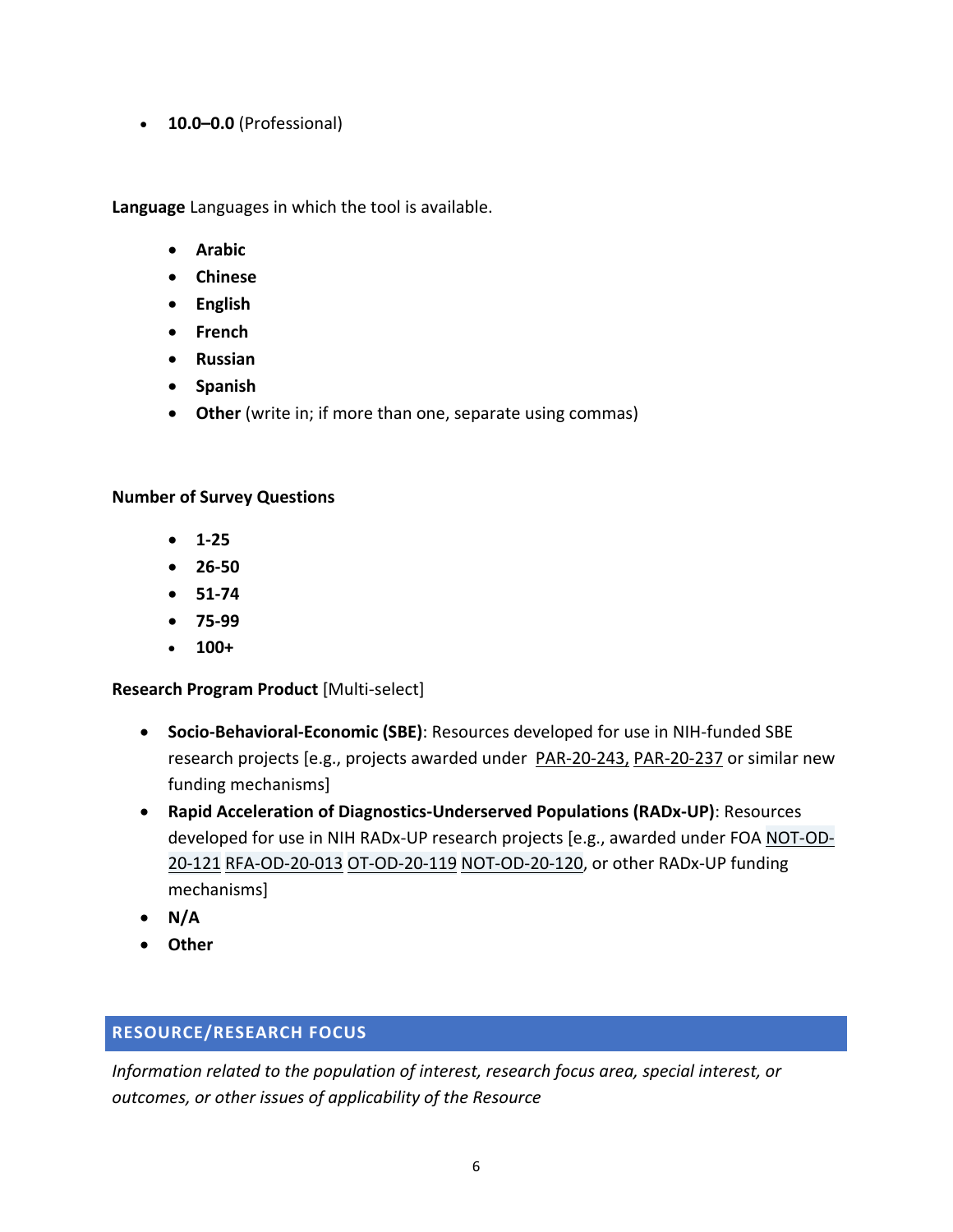## **Study Population**

 contained in a Resource. If multiple populations are indicated or typically included in a study Population for which a Resource was created or is appropriate for use with to collect data. This tag is NOT used to indicate the inclusion of a demographic question about a population population, select all that apply. If no specific population is indicated, select General.

- **General**: Any population or no specific population indicated
- **Age** 
	- o **Any Age**: If other population types are indicated but age is not, select Any Age, along with any other options that apply. If no age or other specific population characteristics are indicated, select General only (leave Any Age blank).
	- o **Adult**: Individual 18 years or older
		- **Elderly/Older Adult: Individual 65 years or older**
	- o **Child**: Individual under the age of 18
		- **IFM** Infant: Child less than 1 year old
		- Adolescent/Teen: Individual between the ages of 10 and 18
- **Occupation/Worker** 
	- water, mold remediation contractors] o **Cleanup/Remediation Worker**: Individual who is professionally trained to clean up disaster sites, debris or remediate waste and works in this field [e.g., fire,
	- *role of such workers in a public health emergency or disaster [e.g., a study of daycare workers typically would not be included* unless *the experience of daycare workers in the pandemic is a* focus *of the research. Does NOT include First*  o **Essential Services Worker**: Workers in sectors that provide essential goods and services, interconnectedness and operability, public safety, and security during a public health emergency or disaster [e.g., hospital janitorial staff, grocery/food services and delivery staff, pharmacy staff, waste disposal workers, private security worker] *This category is used when the study is exploring the essential Responder/EMS.]*
	- o **First Responder/Emergency Medical Services (EMS)/Police/Fire Fighter:**  Professionally trained responder, including trained "volunteer" responder who regularly performs such services in a community
	- o **Healthcare Worker/Frontline Medical Personnel**: Individual who is professionally trained in healthcare/medical services delivery and support [e.g., physician, physician's assistant, nurse, laboratory/radiology technician,
	- National Guard, reserve, deployed, and locally stationed]<br>7 o **Military Personnel/Unit**: Military personnel or member of a military units. [e.g.,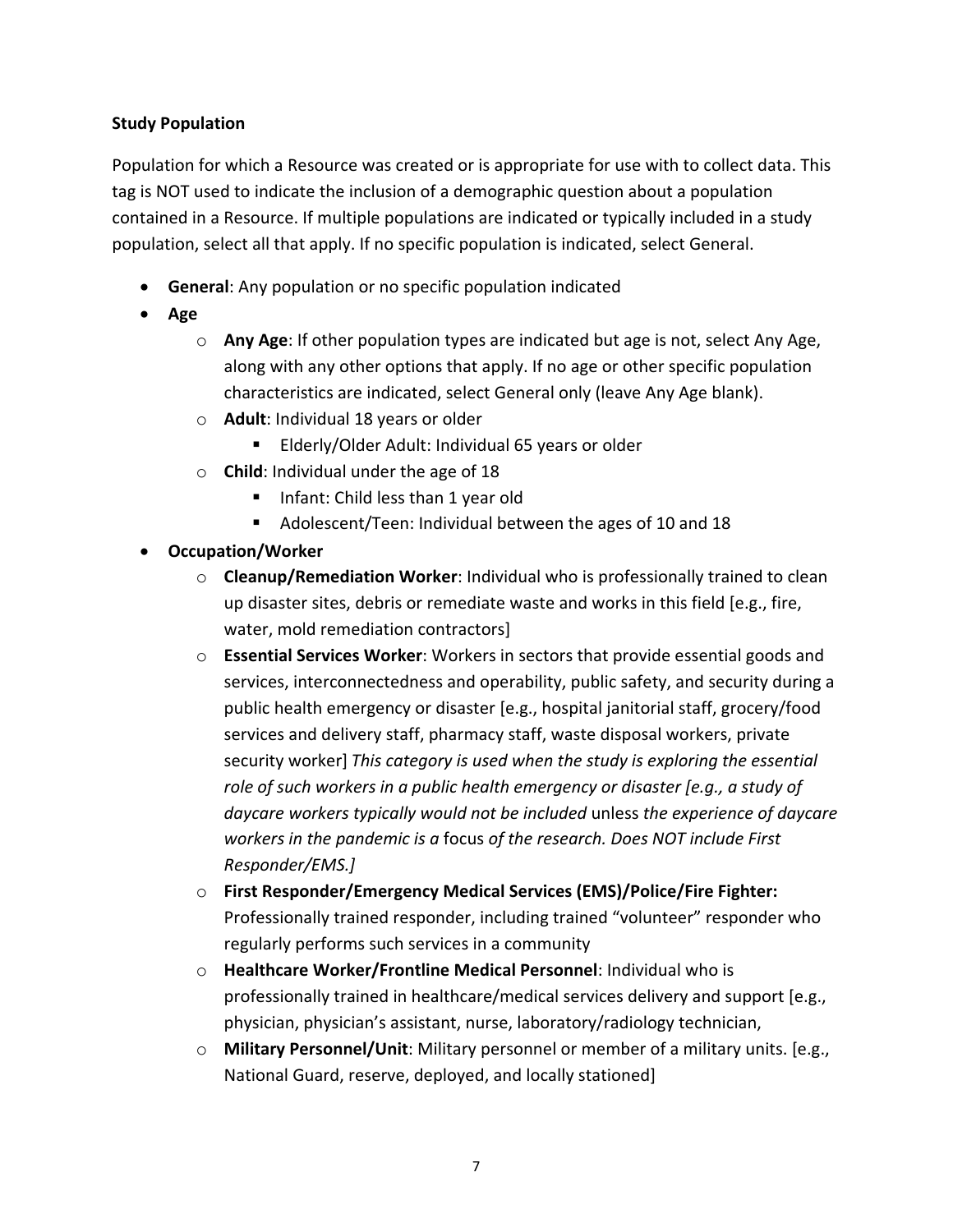- o **Volunteer/Non-professional**: Individual or member of the public whose primary response to a disaster or public health emergency. [e.g., participant in organized occupation is not disaster-related, but who voluntarily participate in organized effort of community members or faith-based organizations such as food/clothing drives, participant with established volunteer organization such as Red Cross, AmeriCorps, food pantry, or others]
- o **Other (write in)**
- **Sex/Gender**: Sex is a biological variable defined by characteristics encoded in and individual's DNA. Gender refers to social, cultural, and psychological traits linked to individuals through social context. Sex/Gender are selected only when specified as a focus of a Resource.
	- o **Male/Men**
	- o **Female/Woman** 
		- **Pregnant/Lactating Woman**
	- o **Sexual/Gender Minority** [Includes LGBTQ individuals]
	- o **Other** (write in)
- **Special Population** 
	- o **Ethnic/Religious/Tribal Member**: Individual who identifies with a specific subpopulation based on their membership in an ethnic group, religious faith, or Tribal Nation. Select only when such identification is purposely collected by, or a focus of, the Resource.
	- o **Evacuee/Refugee** 
		- **Evacuee**: Individual who is forced to leave a geographic area (residential, city/village, state, national) due to risk or impact of a disaster (typically temporarily)
		- **Refugee**: Individual who has been forced to leave a geographic area (residential, city/village, state, national) due to risk or impact of a disaster for an extended/unknown period of duration or permanently
	- o **Homeless, Pre-Event**: Individual who did not have a permanent residence prior to the event, NOT one who became homeless due to the event
	- o **Other** (write in)

## **Event Type**

 *disaster research. Event Types (e.g., hurricane) that are listed in the Resource's title or Event type indicates the type of event a Resource would be OR could be appropriate for use in description should* always *be selected. If the Resource explores elements of a disaster/public health emergency that may also be applicable to research on other Event Types, select all*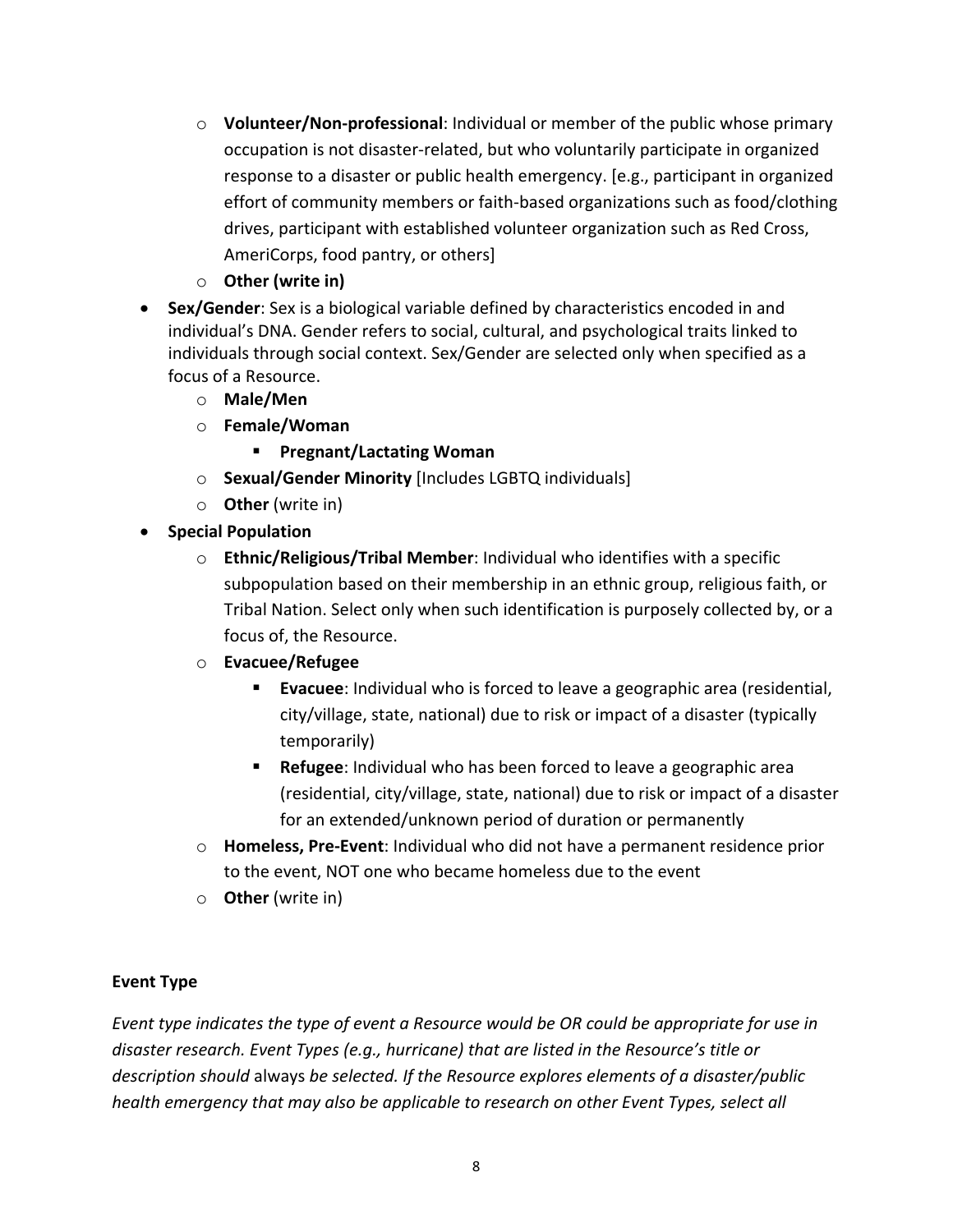*appropriate. [e.g., If a survey focused on a hurricane event also asks about flooding impacts, select both Hurricane AND Flood].* 

- part of a larger event or as a standalone event. [e.g., oil spill, release from industrial or • **Chemical Contamination/Release Event**: Spill, release, or contamination event of a chemical agent, regardless of intent or cause (natural, industrial, malicious), or whether Superfund site, transport-related accident]
- **Extreme Weather-Related Event** 
	- o **Drought**: A prolonged period of abnormally low rainfall, leading to a shortage of water
	- o **Flood**: An overflow of water that submerges land that is usually dry [includes extreme rainfall and precipitation]
	- o **Hurricane**: a storm with a violent wind [Includes typhoon or cyclone]
	- o **Tornado/Wind Storm**: A mobile, destructive vortex of violently rotating winds having the appearance of a funnel-shaped cloud and advancing beneath a large storm system
	- building/infrastructure fires not caused by a wildfire] o **Wildfire** [Includes wildland fire and wildfire smoke. Does not include
	- o **Other** (write in)
- **Geologic Event** 
	- o **Earthquake**: A sudden and violent shaking of the ground as a result of movements within the earth's crust or volcanic action
	- o **Landslide [**Includes mudslide]
	- o **Volcanic Eruption** [Includes ash cloud, lava flow, etc.]
	- o **Other** (write in)
- migration of refugees, etc.] • **Humanitarian Event** [Includes medical and public health issues that occur in process of serving displaced populations or responding to healthcare disruptions arising from war, civil war, famine, social unrest, population displacement (internal or external), mass
- • **Infectious Disease Outbreak**: Major outbreak or pandemic (or potential to become such) of infectious disease [e.g., influenza, SARS, MERS, and Ebola] that constitutes a disaster, or a public health emergency secondary to a disaster [e.g., malaria, dengue, cholera]. Resource must consider infectious disease within the context of a disaster/public health emergency scenario.
- **Large-Scale Accident** [Includes transportation accidents, structure collapses]
- **Large-Scale Violence/Terrorism** [Includes events of violence that result in disruption of healthcare services and/or mass casualties (e.g., bombings and mass shootings by domestic or foreign terrorists, or others), as well as incidents of terrorism employing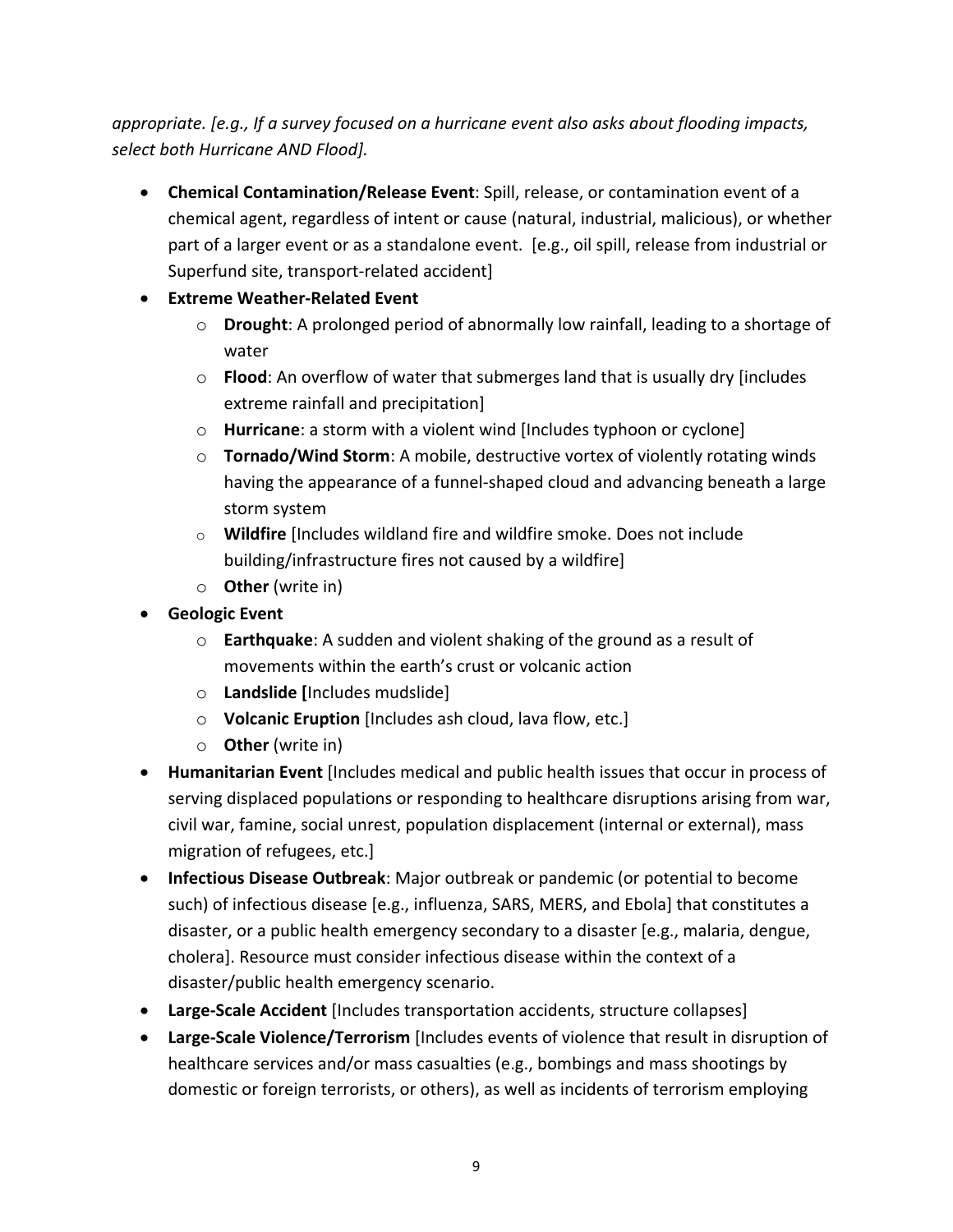chemical or biological weapons (e.g., Anthrax), extreme noise or light/heat]. Use of chemical weapon should also be tagged as Chemical Contamination/Release Event.

- • **Radiation Contamination/Release Event** [Includes intentional releases from dirty bombs, radiological dispersal devices (RDDs), and the nuclear power industry, as well as accidental radiation releases due to damage (e.g., during a hurricane)]
- **Other** (write in) Write in specifics here?

## **Exposure Agent**

*Resource includes a major component (questions, sampling, or endpoints) relating to or otherwise focused on particular exposure agent. If specific options are not listed, the level above serves as the general tag.* 

- **Biological/Infectious Agent** 
	- o **Allergen**
	- o **Bacteria**
	- o **Mold/Fungus**
	- o **Virus**: if not listed below, tag 'Virus'
		- **Dengue**
		- **Ebola**
		- **H1N1**
		- **Influenza**
		- **SARS-CoV-2, SARS-CoV-1, MERS [Includes Coronavirus]** 
			- **Multisystem Inflammatory Syndrome in Children (MIS-C)**
			- **Long COVID/Post-Acute Sequelae of COVID (PASC)**
		- **West Nile Virus**
		- **Zika Virus**
- **Chemical Agent** 
	- o **Air Pollutant** 
		- **Carbon Monoxide**
		- **Ground Level Ozone**
		- **Particulate Matter**
		- **Polyaromatic Hydrocarbon**
	- o **Asbestos**
	- o **Hormone Disruptor/Hormonal Mimic**
	- o **Metal**
	- o **Mixture**
	- o **Nanomaterial**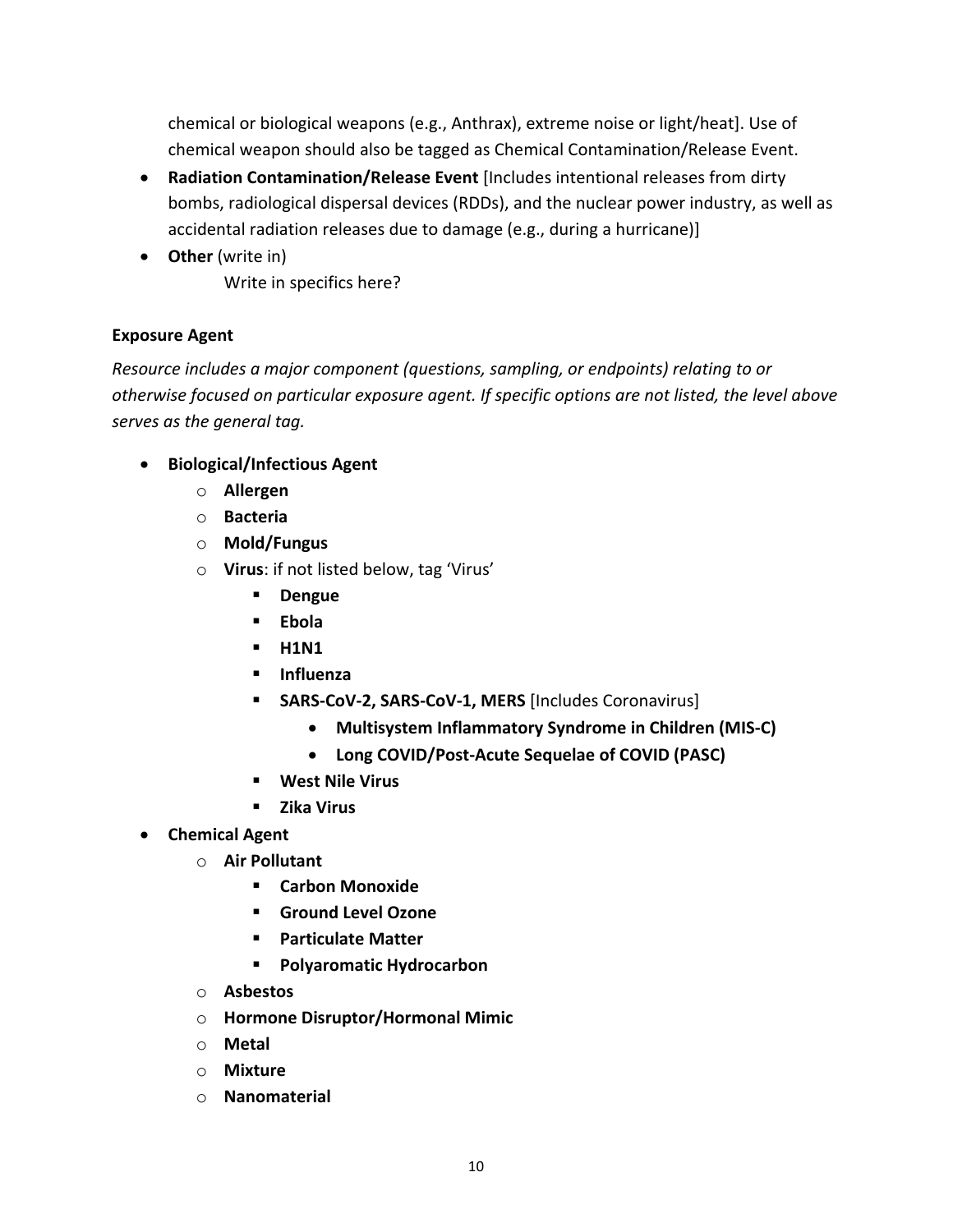- o **Pesticide/Herbicide/Fungicide**
- **Physical/Violence Agent** 
	- o **Bomb/Improvised Explosive Device (IED)**
	- o **Debris**
	- o **Noise**
	- o **Other** (write in)
- **Radiological Agent**

## **Health Outcome/Organ System**

 *otherwise focused on a particular organ system or health impact. If specific options are not Resource includes a major component (questions, sampling, or endpoints) relating to or listed, the level above serves as the general tag.* 

- **Cancer**
- **Circulatory/Cardiovascular** [Includes myocardial infarction (heart attack), stroke, blood pressure]
- **Dermatological/Integumentary/Exocrine**
- **Developmental**: Impacts on human development prenatal to maturity
	- for gestational age, and preterm birth] o **Birth Outcomes** [e.g., still birth, birth defects, low birth weight, fetal loss, small
	- o **Cognitive/Neurological/Psychological Disorder**: Disorders affecting development of general intellectual functioning such as reasoning, planning, judgment, abstract thinking, academic learning and experiential learning, specific developmental disorders of speech and language, motor function, pervasive developmental disorders
	- o **Pubertal Timing**: Changes in timing of onset of puberty
- • **Diabetes/Obesity/Overweight** [Includes Type 1, Type 2 diabetes, changes in glucose intolerance and sensitivity, overweight, BMI]
- **Digestive/Excretory**
- **Endocrine**
- **Hepatic**
- **Injury**
- **Immune/Lymphatic**
- [e.g., goiter, scurvy, anemia, and xerophthalmia which result from inadequate • **Malnutrition/Food Insecurity**: Malnutrition arises from deficiencies of specific nutrients or from diets based on inappropriate combinations or proportions of foods iodine, vitamin C, iron, and vitamin A, respectively, as well as general food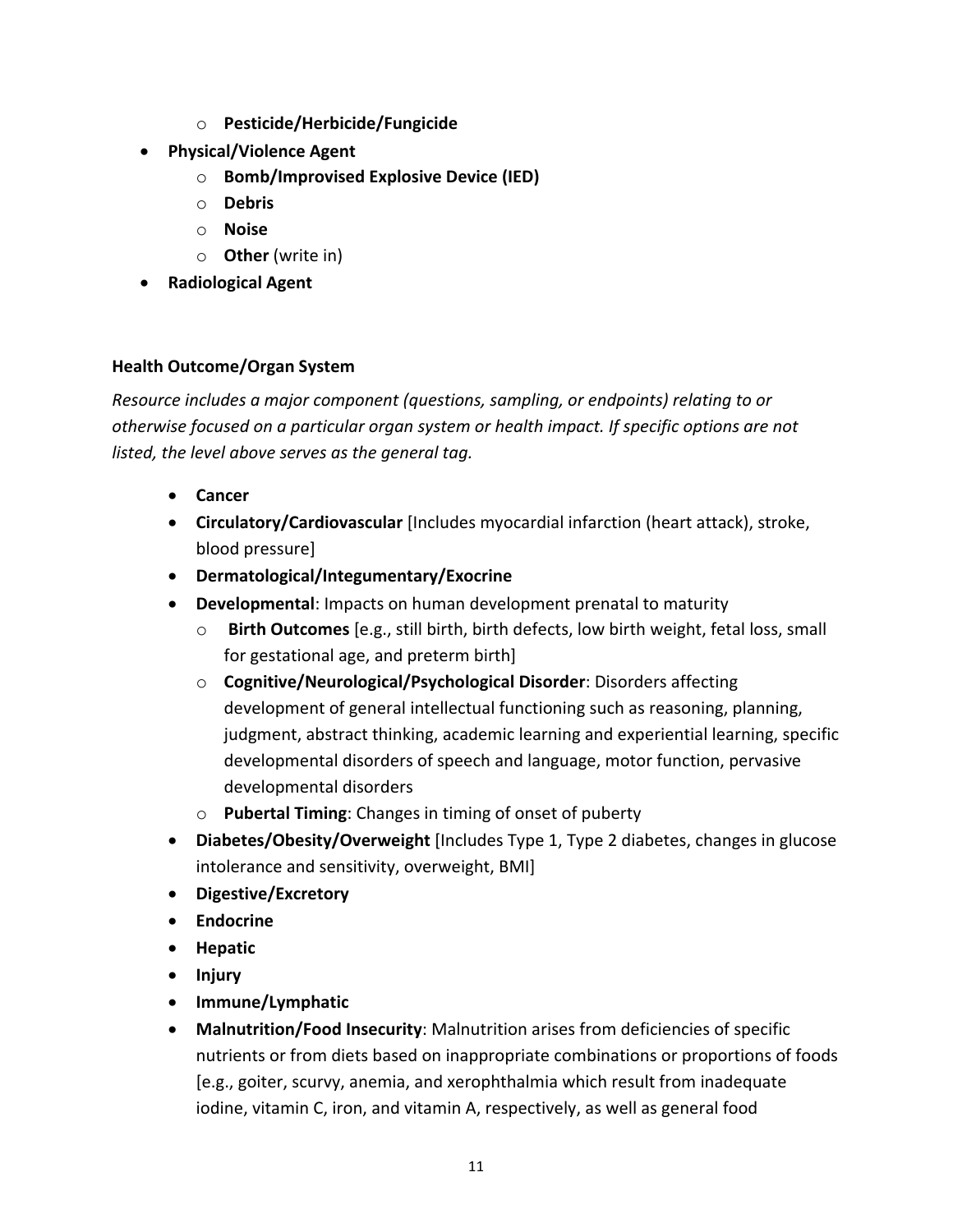insecurity]. Malnutrition includes both *undernutrition* and *overnutrition*. Undernutrition is insufficient intake of energy and nutrients to meet an individual's needs to maintain good health. Overnutrition is excessive intake of energy and nutrients beyond an individual's needs to maintain good health and can result in obesity.

- well-being. [Includes mood disorders, suicide and suicidal ideation, schizophrenia, episodes, bipolar, OCD] • **Mental Health and Well-Being**: An individual's emotional, psychological, and social stress disorders, PTSD, dementia, anxiety, autism spectrum disorder, manic
- death, especially on a population scale. Select for Resources that explore rates of mortality or morbidity or the burden of disease from mortality and morbidity that is • **Morbidity/Mortality**: Morbidity is the condition of being diseased. Mortality is quantified using metrics [e.g., Disability-Adjusted Life Year, or DALY]
- Disease, epilepsy, multiple sclerosis, Parkinson's Disease, ALS, migraines] • **Neurological/Nervous System**: Diseases/disorders affecting the brain and central and autonomic nervous systems that result in symptoms including paralysis, muscle weakness, poor coordination, loss of sensation, seizures etc. [e.g., Alzheimer's
- **Pregnancy**. Pregnancy status and impacts to pregnant women. Birth Outcomes are indicated under Developmental
- **Renal/Urinary**: Involving congenital or acquired dysfunction of the urinary and/or kidney/renal system [e.g. kidney disease, kidney failure, kidney stones]
- **Reproductive:** Effect on reproductive system or outcome such as infertility, sperm quality, pregnancy, puberty, or menopause.
- such as asthma, bronchitis/pneumonia, chronic obstructive pulmonary disease • **Respiratory System and Respiratory**: [Includes respiratory samples or outcomes (COPD), interstitial lung disease (e.g., sarcoidosis, idiopathic pulmonary fibrosis), lung cancer, upper respiratory allergy (e.g., hay fever, seasonal allergies, pollinosis)]
- **Skeletal**
- **Other** (write in)

## **Special Topics**

*Resource includes a major component [e.g., multiple questions OR a module/section] or is otherwise focused on a particular topic.* 

- **Community Impacts:** Factors affecting the quality of life [e.g., resources, infrastructure, access to services and health care, etc.] and the individuals that make up the community
- **Comorbidities:** Coexistence of two or more disease processes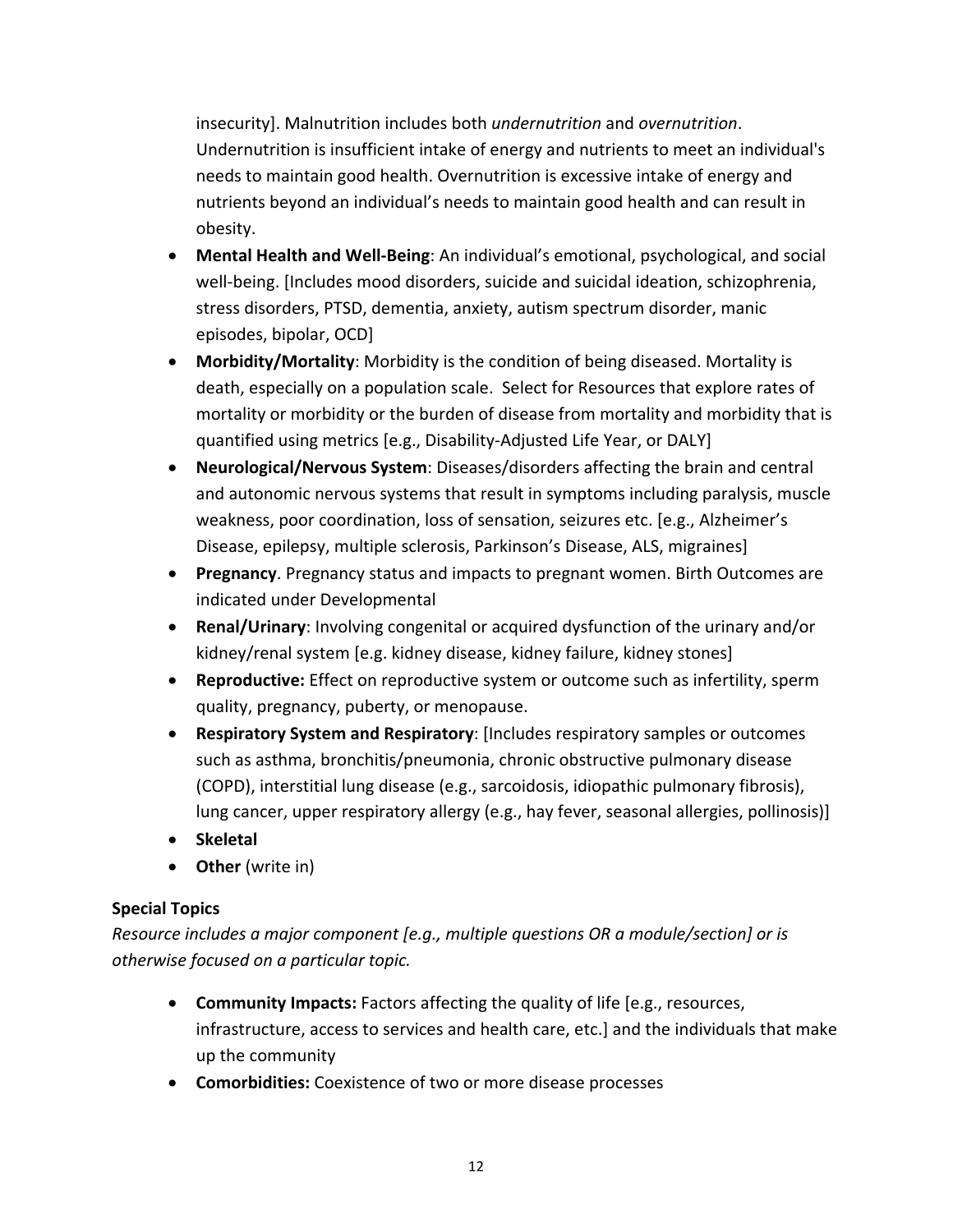- **Demographics:** Assemblage of properties that distinguish populations and the people within societies [e.g., age, race, sex, ethnicity, marital status, income, education, employment]
- **Diagnosis/Status/Treatment/Recovery:** Identification of the nature of an illness or health problem by examination of the symptom; condition of patient at a given point in time; measures taken to respond to illness/injury; period following treatment and physiological response of patient to treatment including longer-term symptoms and outcomes of illness
- behavior [physical, verbal, emotional] by one partner in an intimate relationship • **Domestic Violence/Family Impacts:** Domestic violence is a pattern of abusive toward another. Family impacts can include domestic violence or other effects on health or wellbeing of persons within a family/residing in the home resulting from changes in family structure, dynamics, or situation [e.g., stress arising from family member illness, forced relocation]
- unemployment funds related to disaster] • **Government Support** [e.g., FEMA support, stipend/CARES Act funds, special
- **Illicit Drug Use/Substance Abuse:** Excessive use of an addictive substance that causes physiological or psychological dependence, in a way that is detrimental to self, society, or both. Illicit drugs include [e.g., marijuana/hashish, cocaine/crack, inhalants, hallucinogens, heroin, prescription-type drugs when misused (opioids, sedatives, tranquilizers, and stimulants)]
- **Lifestyle/Quality of Life:** Well-being of an individual or population at a specific point in time and factors (positive and negative) that affect it [e.g., relationships, personal health, education status, social status, environment, wealth, sense of safety and security, freedom, autonomy, decision making, social belonging, physical surroundings]
- and other sources of information] • **Perceptions:** An individual's way of regarding, understanding, or interpreting something, and factors that influence it [e.g., media use and sources, social group
- **Preparedness:** Encompasses the planning for and response to public health emergencies and disasters
- **Risk Reduction Behaviors:** Actions taken by an individual or population to reduce risk of disease or other health impact [e.g., mask wearing, social distancing, PPE use, vaccination (incl. attitudes towards, adverse event outcomes)]
	- o **Vaccine-Related:** Includes issues of development, dissemination/access, perceptions, adverse reactions, efficacy, etc.
- **Social Determinants of Health:** The conditions in which people are born, grow, live, work and age. [Includes low literacy, English proficiency, immigration status, annual